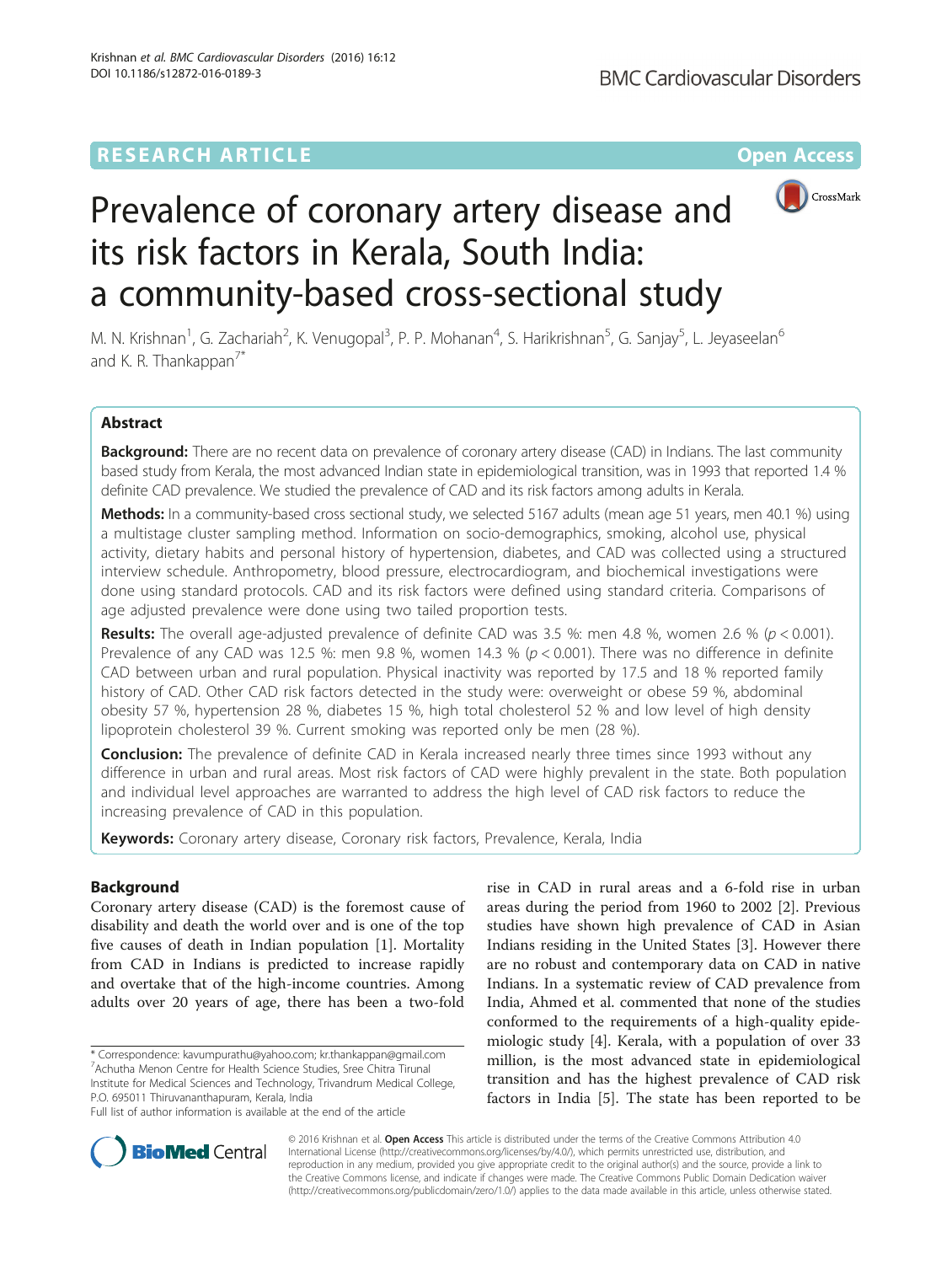the harbinger of what the rest of India is going to face in the near future [[5\]](#page-10-0). The INTERHEART study reported the importance of conventional risk factors associated with CAD [[6](#page-10-0)]. Although the CAD risk factor prevalence is the highest in the state of Kerala, there are no recent studies on the prevalence of CAD in this state. The only one community based study in 1993 from the rural area of the southernmost district of the state reported a CAD prevalence of 7.4 % [[7](#page-10-0)]. The environment in Kerala is conducive for increasing the CAD risk factors [[8](#page-10-0)] which is likely to result in an increase in the CAD prevalence. Therefore we wanted to study the current prevalence of CAD and its major risk factors in Kerala.

#### Methods

A detailed description of the design, sample, and methods of the study has already been published [\[9](#page-10-0)]. Briefly, this was a cross-sectional community-based study during the period from January to June 2011. We estimated the sample size based on an anticipated prevalence of 7.4 % of CAD for rural Kerala based on the data by Kutty et al. [\[7](#page-10-0)] and 11 % for urban Kerala based on the study by Mohan et al. in Chennai [\[10\]](#page-10-0). The total sample size was estimated to be 3000 in rural and 2400 in urban areas. Sample selection procedure is given in Fig. 1. Subjects aged 20–79 years were selected using a multistage cluster sampling procedure. In the first stage three out of the 14 districts of Kerala state were selected. The 14 districts were grouped into five northern, five southern and four central districts. From the northern group of districts, Kozhikode district was selected which included the city corporation of Kozhikode. In the southern group of districts, Thiruvananthapuram and Kollam districts had city corporations. Of these Thiruvananthapuram was selected randomly. In the central group of districts there were two districts which

included corporations; Ernakulam and Thrissur. Of these Thrissur district was selected randomly. In the second stage, one ward was randomly selected from each of the three city corporation wards in the urban area. Each of the selected wards was divided into six geographic regions. One of these geographic regions was selected randomly as the study area. All the households in this area were eligible to be included in this sample. One subject between 20 and 59 years was selected using KISH method [\[11\]](#page-10-0) and all the subjects between 60 and 79 years were included.

In rural area, two of the Panchayats from the above three districts were randomly selected. From each of these Panchayats, one ward was randomly selected. All the households in the selected ward were eligible to be included on the sample. One subject between the age of 20 and 59 years was selected using KISH method and all subjects between 60 and 79 years were included.

Each selected individual was invited to visit an easily accessible facility with all past medical records after overnight fasting. Trained investigators collected all the relevant data.

Using a structured interview schedule, information on basic socio-economic and demographic details, smoking, physical activity, dietary habits, personal history of hypertension, dyslipidemia, diabetes mellitus and CAD were collected. The instrument also contained the Rose Angina Questionnaire (RAQ) [[12, 13](#page-10-0)] and questions related to history of documented prior myocardial infarction, unstable angina, coronary artery bypass grafting (CABG) surgery, noninvasive investigations for CAD, coronary angiography, coronary angioplasty, documented use of drugs for CAD and hospital admission for CAD. Family history of ischemic heart disease, stroke and coronary risk factors was also recorded.

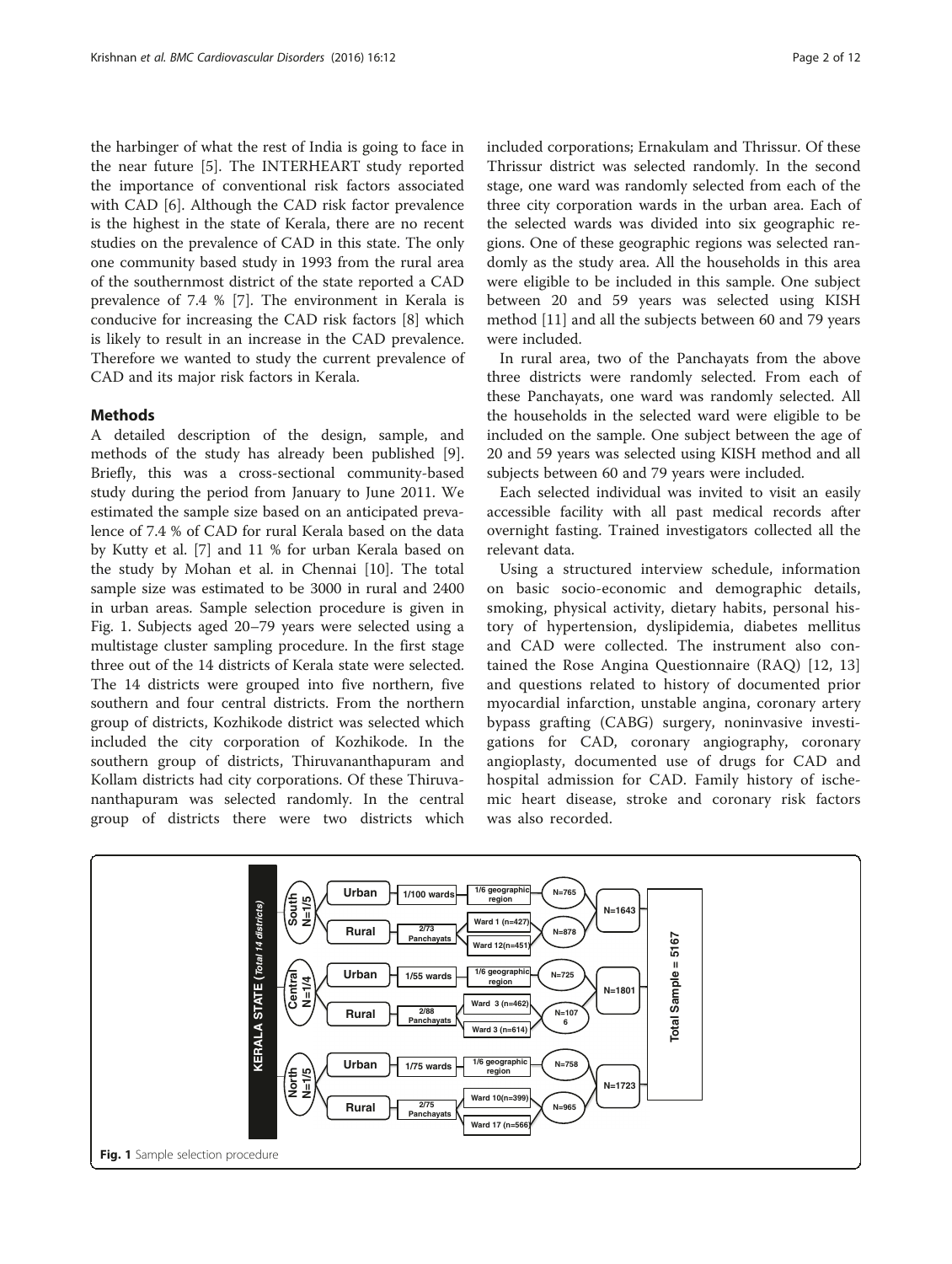#### Anthropometric measurements

Height was measured by wall-mounted stadiometer (Model 206, Seca, Hamburg Germany) to the nearest centimeter. Subjects were asked to stand upright without shoes, with their back against the wall, heels together and eyes directed forward.

Weight was measured with a portable electronic weighing scale (Model HN 283, Omron Corporation, Shimogyo-ku, Kyoto, Japan) kept on a firm horizontal surface. The subjects were asked to wear light clothing and remove footwear. Weight was recorded in kilograms to the nearest 0.5Kg. Body mass index was calculated as weight in kg/(height in meter squared) [\[14](#page-10-0)].

Waist circumference was measured using a nonstretchable measuring tape. The subjects were asked to stand erect in a relaxed position with both feet together. Waist girth was measured at the midpoint between the iliac crest and the lower margin of the ribs at the end of expiration, to the nearest centimeter.

#### Blood pressure

Blood pressure was recorded with electronic apparatus (model 1A2, Omron Corporation, Shimogyo-ku, Kyoto, Japan) in sitting position, on the left arm resting on a table at heart level, after the subject having rested for at least 15 min. Three readings were taken 3 min apart and the mean of the last two readings was recorded as the BP. Heart rate was also recorded.

#### Electrocardiogram

Resting 12 lead electrocardiogram (ECG) was performed on all subjects by trained technicians with three-channel digital ECG recorders with facility for display and measured parameters. For each lead, five consecutive complexes were recorded. Minnesota coding [\[15](#page-10-0)] and application of CAD criteria were performed by an experienced cardiologist for the respective region; those subjects diagnosed to have CAD were re-evaluated by another cardiologist in a blinded manner. Disagreements were resolved by consensus. Similar procedure was followed for 10 % of randomly selected subjects without a diagnosis of CAD.

#### Biochemical investigations

Blood samples were drawn from individuals after 10–12 h of fasting. Plasma glucose was estimated immediately, onsite using the Glucose oxidase/ peroxidase- phenol-4 amenophenazone method (GOD-PAP). Blood samples for lipid profile measurement were transported on ice packs (4–6 °C) to an accredited core laboratory (Thyrocare Technologies Ltd, Navi Mumbai, India) on the same day. Estimation was carried out within 48 h in clinical chemistry instruments (Olympus AU2700) and Advia 1800 chemistry system (Siemens) using standard commercially available kits (Agappe Diagnostics). Photometry technology was used for lipid profile. Serum cholesterol was measured by cholesterol oxidase phenol 4- aminoantipyrine peroxidase (CHOD-PAP) method and serum triglycerides by glycerol-3 -phosphate oxidase -p - aminophenzone peroxidase (GPO-PAP) method. High density lipoprotein (HDL) cholesterol was estimated by enzyme selective protection method. The reaction between cholesterol assays is suppressed by the electrostatic interaction between polyanions & cationic substances. Low-density lipoprotein (LDL) cholesterol was calculated by using Friedwald's equation.

#### Ethical clearance

The present study was in compliance with the Helsinki Declaration. The study was approved by the Ethics Committee of Cardiological Society of India, Kerala Chapter. Informed written consent was obtained from all participants.

#### Definitions used

We defined coronary artery disease as: (a) Definite CAD based on any of: documented evidence of prior acute coronary syndrome (ACS) or treatment for CAD, documented history of undergoing coronary angioplasty or CABG, more than 50 % epicardial coronary stenosis by invasive coronary angiography, ECG showing pathological Q waves (any of Minnesota code 1-1-1 to 1-1-7 or 1-2-1 to 1-2-5 or 1-2-7), imaging evidence of a region of loss of viable myocardium that is thinned and has a motion abnormality, in the absence of a non-ischemic cause [[16](#page-10-0)], RAQ angina plus ECG changes (any of Minnesota codes 4-1-1, 4-1-2, 4-2 or 5-l, 5-2), or RAQ angina plus positive treadmill ECG (exercise-induced horizontal or down-sloping ST depression of  $\geq 1$  mm at 80 ms from J point), or inducible ischemia on stress imaging;(b) Probable CAD based on any of (in the absence of any of the definite criteria): RAQ angina without significant ECG changes, ECG changes (any of Minnesota Code 4-1-1,4-1-2, 4-2 or 5-1, 5-2) without RAQ angina, or positive treadmill ECG without RAQ angina. Any CAD was defined as those who satisfied either definite or probable CAD criteria.

We defined diabetes mellitus as fasting blood glucose value of  $\geq 7$  mmol/L and/or if there was current use of medications for diabetes [[17\]](#page-10-0), hypertension as blood pressure ≥140 mm of Hg systolic and/or ≥90 mm of Hg diastolic and/or currently on drugs for high blood pressure [\[18](#page-10-0)], and dyslipidemia as any of: serum total cholesterol ≥ 5.18 mmol/L, serum LDL cholesterol ≥ 3.37 mmol/L, serum HDL cholesterol <1.04 mmol/L in men or < 1.29 mmol/L in women, or serum triglycerides  $\geq 1.69$  mmol /L [[19\]](#page-10-0). We categorized body mass index (BMI) as normal  $(18.0-22.9 \text{ kg/m}^2)$ ,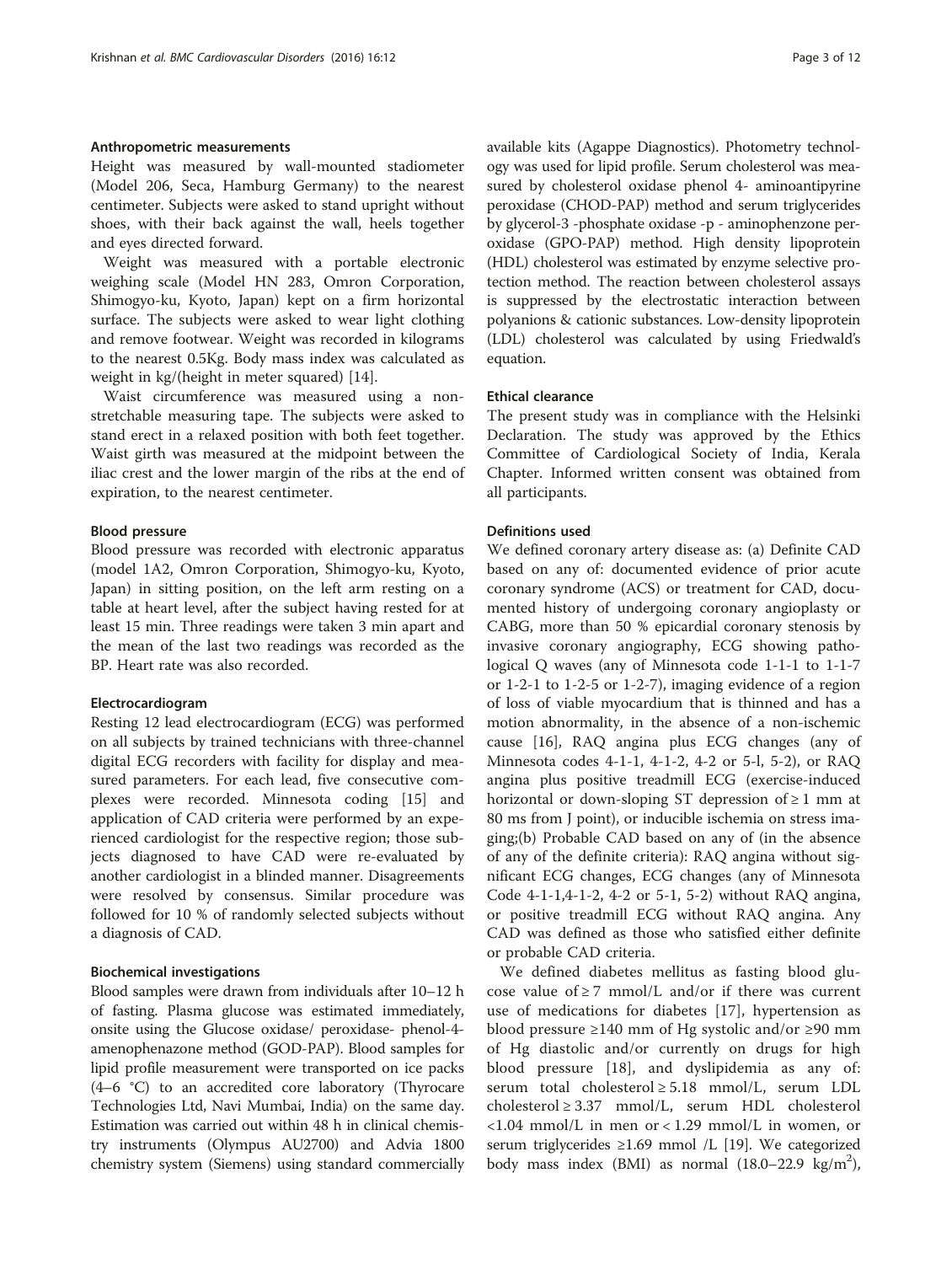overweight (23.0–24.9 kg/m<sup>2</sup>), or obesity (≥25 kg/m<sup>2</sup>). Abdominal obesity was defined as a waist circumference of  $\geq 90$  cm in men or  $\geq 80$  cm in women [\[20](#page-10-0)]. Physical activity levels were classified into sedentary and non-sedentary. All subjects reporting physical activity for at least 30 min a day for a minimum of 5 days a week (household activities involving physical effort, walking to and from work involving at least 30 min., manual workers, those performing leisuretime physical activity) were considered non-sedentary. All others were classified as sedentary [[21\]](#page-10-0). We determined the socioeconomic status of the participants using the validated standard of living Index tool developed by National Family Health Survey [[22](#page-10-0)]. We divided our entire sample into tertiles, based upon the index score. Participants in the upper tertile were classified as high socioeconomic group, those in the middle tertile as intermediate socioeconomic group and lower tertile as low socioeconomic group.

#### Statistical analysis

We entered data into CS Pro software (the US Census Bureau) version 4 · 0 for Windows. Data cleaning and statistical analysis were performed using Stata (Stata Corp, Texas, USA) version 13 · 0 for Windows. All proportions were age-adjusted using WHO population data. Frequency distribution was done for categorical variables. Comparisons of age-adjusted prevalence between different categories were done using two-tailed proportion test. The difference in the age-adjusted prevalence and its 95 % confidence intervals are provided. P value  $\langle 0.05 \rangle$  defined the level of statistical significance.

#### Results

Of the total 6477 individuals contacted, we could evaluate 5167 (men 40.1 %); overall response rate was 79.8 % (men 75.0 %, women 83.3 %). There were no missing data in the interview schedule, ECG or anthropometrics. Data on blood sugar and serum cholesterol were missing in 32 and 47 subjects respectively; these were excluded from analysis.

Table [1](#page-4-0) depicts the demographic and behavioural characteristics of the participants by area. There were greater proportion of participants without formal education in rural area as compared to urban; those with >10 years of education were more in urban as compared to rural area. The proportion of subjects that reported current smoking was similar in rural and urban men. There was larger proportion of vegetarianism, obesity and abdominal obesity among urban participants.

#### Prevalence of coronary artery disease

The crude and age-adjusted prevalence of definite CAD in Kerala was 5.8 and 3.5 % respectively. The figures for men were 8.0 % and 4.8 % and for women 4.2 and 2.6 % respectively; the differences were significant across gender ( $p < 0.001$ ). The overall crude and age-adjusted prevalence of any CAD in Kerala was 16.6 and 12.5 % respectively. The crude and age-adjusted prevalence of any CAD in men were 14.6 and 9.8 % and in women were 17.9 and 14.3 % respectively; the prevalence was significantly higher in women as compared to men ( $p < 0.001$ ). Table [2](#page-5-0) outlines the prevalence of CAD (any & definite) among different age groups and gender. As age increased, the prevalence of CAD increased in both gender.

The prevalence of definite CAD was similar irrespective of region or religion. The prevalence of any CAD was lowest among Christians and highest among Muslims (10 vs.15.8 %  $p = 0.002$ ). Of the three geographical regions of Kerala, Thirvananthapuram had lower prevalence of any CAD compared to Thrissur and Kozhikode (8.3 vs. 14.4 and 14.7 %  $p < 0.001$ ).

Table [3](#page-5-0) depicts the age-adjusted prevalence of CAD (any and definite) by gender, age group (age  $\leq 45$ and >45 years), and by area. Age-adjusted prevalence of any CAD in participants  $\leq 45$  years and  $>45$  years was 7.8 and 18.7 % respectively. Similarly the age-adjusted prevalence of definite CAD was 0.9 % in participants ≤45 years and 6.8 % in >45 years. Age-adjusted prevalence of CAD (any and definite) was significantly higher in participants >45 years ( $p < 0.001$ ). The prevalence of any CAD was significantly higher in rural women (15.6 %) as compared to urban women (11.7 %) ( $p < 0.01$ ). The overall prevalence of any CAD was higher in rural (13.2 %) than urban (11 · 3 %) area ( $p = 0.038$ ). However, there was no difference between urban and rural areas in the overall prevalence of definite CAD (3.4 vs. 3.6 %) ( $p = 0.72$ ).

Table [4](#page-6-0) shows the age-adjusted prevalence of various criteria for diagnosis of CAD. ST code, T code, and RAQ angina were significantly higher in women; all other criteria were higher in men ( $p < 0.01$ ). Table [5](#page-6-0) represents the age-adjusted prevalence of various criteria for diagnosis of CAD among participants with any CAD. Again, most of the definite criteria for CAD were higher in men. Except ST code, T code, and RAQ angina, there was higher prevalence of various coronary artery criteria among men as compared to women ( $p < 0.001$ ); ST code was higher in women, while T code and RAQ angina showed no significant difference. Among participants diagnosed to have any CAD, the prevalence of known CAD was 7.8 and 2.7 % in men and women respectively. Symptomatic CAD (sum of those with known CAD and RAQ angina) was prevalent in 54 % with any CAD.

#### Coronary risk factors

Age-adjusted prevalence of major risk factors of CAD by gender and area is presented in Table [6](#page-7-0). Conventional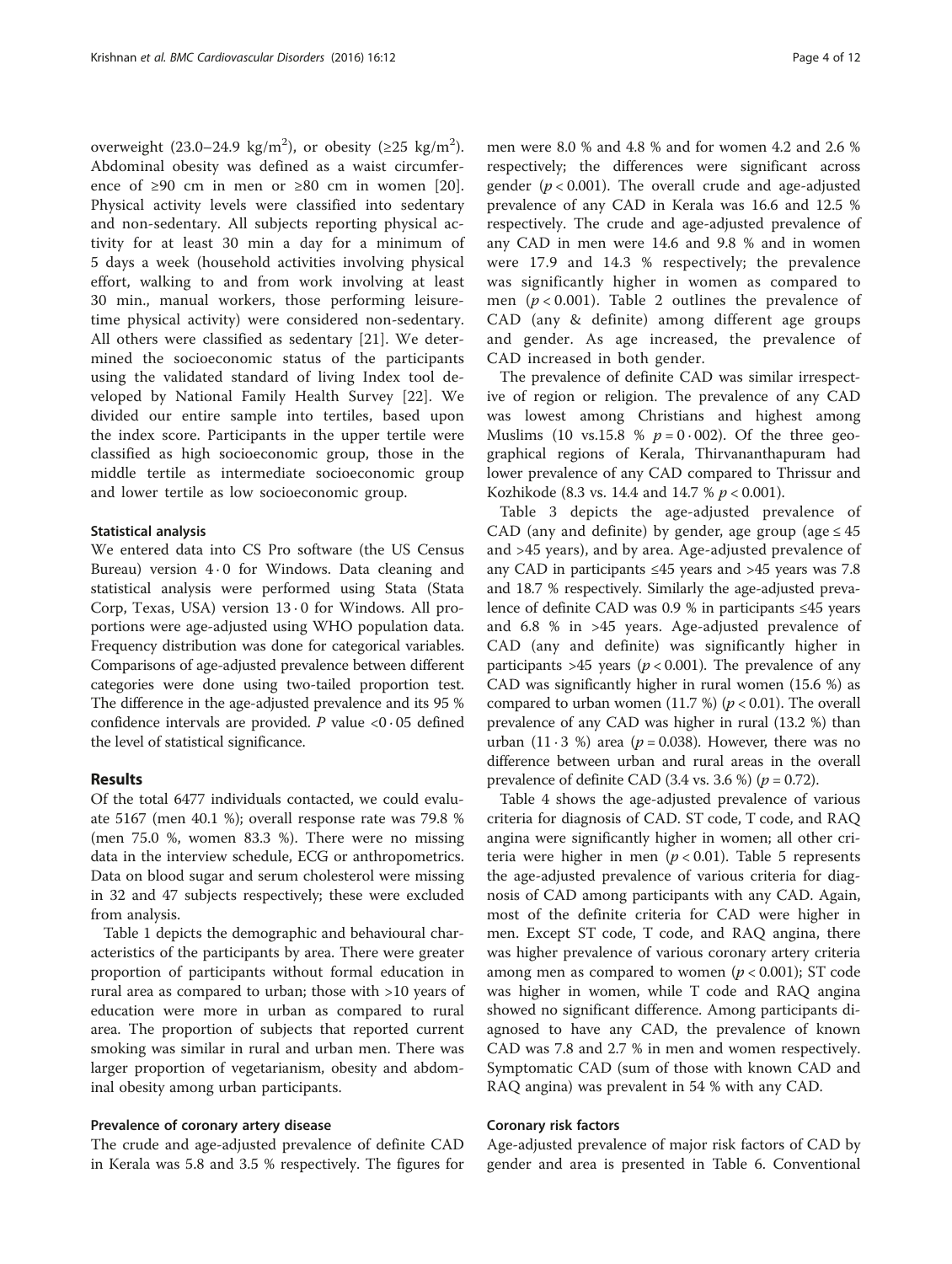| Variable              | <b>Table T</b> baseline derribytablic and behavioural characteristics of the participants by area | Urban<br>$(N = 2248)$ |       | Rural<br>$(N = 2919)$ |       | Total<br>$(N = 5167)$ |       |           |
|-----------------------|---------------------------------------------------------------------------------------------------|-----------------------|-------|-----------------------|-------|-----------------------|-------|-----------|
|                       |                                                                                                   | n                     | (% )  | n                     | (% )  | n                     | (% )  | $P$ value |
| Age                   |                                                                                                   |                       |       |                       |       |                       |       |           |
|                       | $20 - 29$                                                                                         | 111                   | 4.94  | 225                   | 7.71  | 336                   | 6.50  | < 0.001   |
|                       | $30 - 39$                                                                                         | 345                   | 15.35 | 543                   | 18.60 | 888                   | 17.19 |           |
|                       | $40 - 49$                                                                                         | 507                   | 22.55 | 692                   | 23.71 | 1199                  | 23.20 |           |
|                       | $50 - 59$                                                                                         | 493                   | 21.93 | 531                   | 18.19 | 1024                  | 19.82 |           |
|                       | $60 - 69$                                                                                         | 566                   | 25.18 | 650                   | 22.27 | 1216                  | 23.53 |           |
|                       | $70 - 79$                                                                                         | 226                   | 10.05 | 278                   | 9.52  | 504                   | 9.75  |           |
| Sex                   |                                                                                                   |                       |       |                       |       |                       |       |           |
|                       | Men                                                                                               | 971                   | 43.19 | 1101                  | 37.72 | 2072                  | 40.10 | < 0.001   |
|                       | Women                                                                                             | 1277                  | 56.81 | 1818                  | 62.28 | 3095                  | 59.90 |           |
| Socio-economic status |                                                                                                   |                       |       |                       |       |                       |       |           |
|                       | Low                                                                                               | 630                   | 28.02 | 1303                  | 44.64 | 1933                  | 37.41 | < 0.001   |
|                       | Middle                                                                                            | 792                   | 35.23 | 743                   | 25.45 | 1535                  | 29.71 |           |
|                       | High                                                                                              | 826                   | 36.74 | 873                   | 29.91 | 1699                  | 32.88 |           |
| Educational status    |                                                                                                   |                       |       |                       |       |                       |       |           |
|                       | No formal education                                                                               | 87                    | 3.87  | 203                   | 6.95  | 290                   | 5.61  | < 0.001   |
|                       | 1-4 years                                                                                         | 208                   | 9.25  | 437                   | 14.97 | 645                   | 12.48 |           |
|                       | $5-10$ years                                                                                      | 1294                  | 57.56 | 1729                  | 59.23 | 3023                  | 58.51 |           |
|                       | >10 years                                                                                         | 659                   | 29.31 | 550                   | 18.84 | 1209                  | 23.40 |           |
| Smoking <sup>a</sup>  |                                                                                                   |                       |       |                       |       |                       |       |           |
|                       | Never                                                                                             | 523                   | 55.52 | 443                   | 44.04 | 966                   | 49.59 | < 0.001   |
|                       | Past                                                                                              | 111                   | 11.78 | 220                   | 21.87 | 331                   | 16.99 |           |
|                       | Current                                                                                           | 308                   | 32.70 | 343                   | 34.10 | 651                   | 33.42 |           |
| Physical activity     |                                                                                                   |                       |       |                       |       |                       |       |           |
|                       | Sedentary                                                                                         | 1770                  | 78.74 | 2328                  | 79.75 | 4098                  | 79.31 | 0.371     |
|                       | Non-sedentary                                                                                     | 478                   | 21.26 | 591                   | 20.25 | 1069                  | 20.69 |           |
| Dietary habits        |                                                                                                   |                       |       |                       |       |                       |       |           |
|                       | Vegetarian                                                                                        | 161                   | 7.16  | 110                   | 3.77  | 271                   | 5.24  | < 0.001   |
|                       | Non-vegetarian                                                                                    | 2087                  | 92.84 | 2809                  | 96.23 | 4896                  | 94.76 |           |
| BMI                   |                                                                                                   |                       |       |                       |       |                       |       |           |
|                       | Low                                                                                               | 111                   | 4.95  | 244                   | 8.37  | 355                   | 6.88  | < 0.001   |
|                       | Normal                                                                                            | 685                   | 30.53 | 1042                  | 35.76 | 1727                  | 33.48 |           |
|                       | Overweight                                                                                        | 450                   | 20.05 | 527                   | 18.09 | 977                   | 18.94 |           |
|                       | Obese                                                                                             | 998                   | 44.47 | 1101                  | 37.78 | 2099                  | 40.69 |           |
| Abdominal Obesity     |                                                                                                   |                       |       |                       |       |                       |       |           |
|                       | Yes                                                                                               | 1394                  | 62.20 | 1709                  | 58.67 | 3103                  | 60.21 | < 0.001   |
|                       | $\rm No$                                                                                          | 847                   | 37.80 | 1204                  | 41.33 | 2051                  | 39.79 |           |

## <span id="page-4-0"></span>Table 1 Baseline demographic and behavioural characteristics of the participants by area

a Smoking in men only

risk factors like diabetes mellitus, hypertension, high serum cholesterol, low serum HDL cholesterol, smoking, physical inactivity, and family history of CAD were highly prevalent in the state. Except low HDL cholesterol (23.9 % in urban men vs. 27.6 % in rural men), all other major risk factors were higher in urban men as compared to rural men. This pattern was also observed in urban women as compared to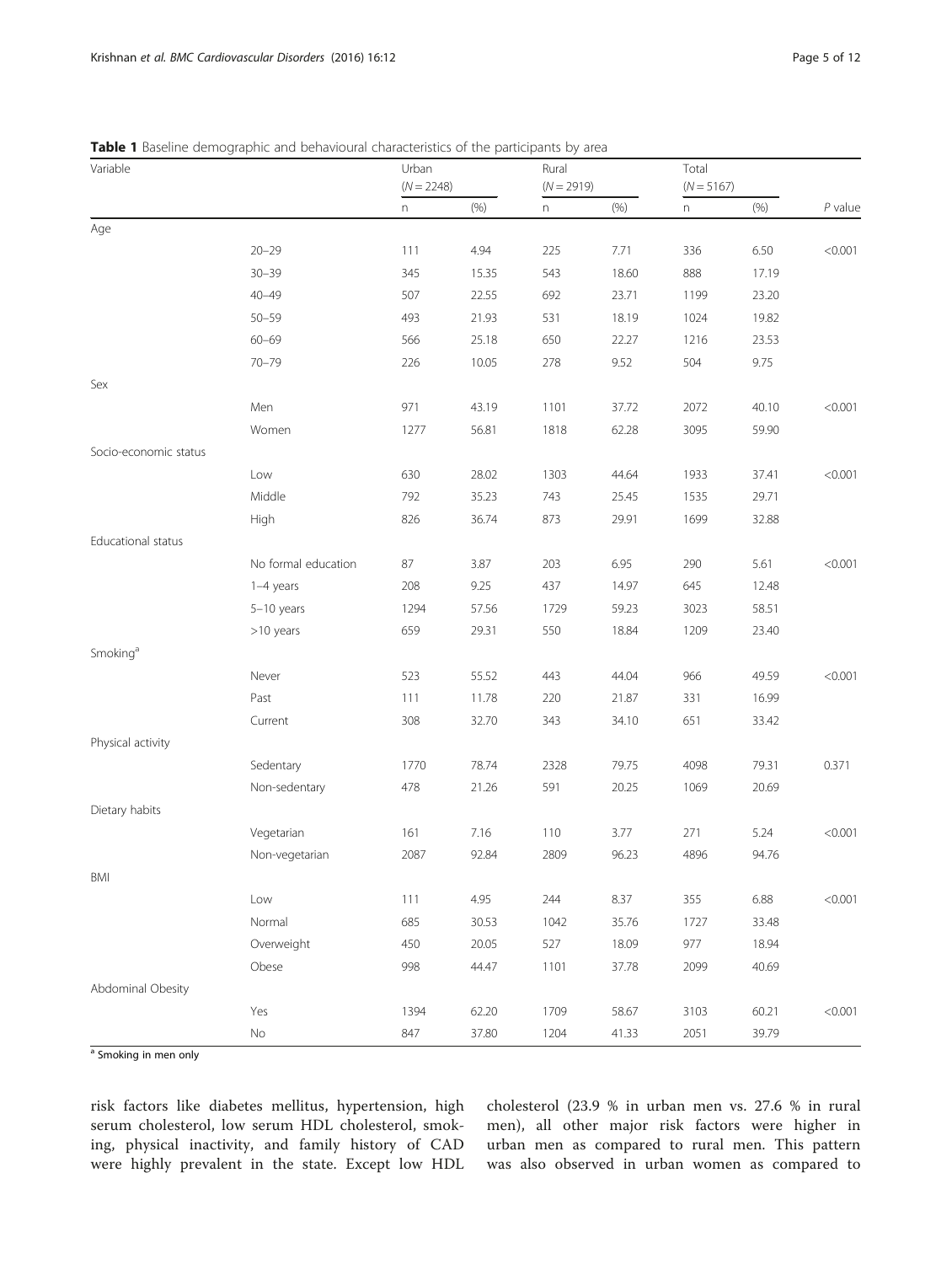| Age group (yrs.) | Men  |       |      | Women |       |           | Difference (%) | 95 % CI          | $p$ value |
|------------------|------|-------|------|-------|-------|-----------|----------------|------------------|-----------|
| Any CAD          | n.   | P(% ) | SE   | n     | P(% ) | <b>SE</b> |                |                  |           |
| $20 - 29$        | 144  | 2.78  | 1.37 | 192   | 7.29  | 1.88      | $-4.51$        | $(-9.07, 0.04)$  | 0.069     |
| $30 - 39$        | 306  | 6.54  | 1.42 | 582   | 8.93  | 1.18      | $-2.40$        | $(-6.01, 1.21)$  | 0.213     |
| $40 - 49$        | 465  | 7.10  | 1.19 | 734   | 14.44 | 1.30      | $-7.34$        | $(-10.80,-3.89)$ | < 0.001   |
| $50 - 59$        | 386  | 12.44 | 1.68 | 638   | 19.91 | 1.58      | $-7.47$        | $(-11.99,-2.95)$ | 0.002     |
| $60 - 69$        | 537  | 22.72 | 1.81 | 679   | 25.77 | 1.68      | $-3.05$        | $(-7.89, 1.78)$  | 0.218     |
| $70 - 79$        | 234  | 32.05 | 3.06 | 270   | 29.26 | 2.77      | 2.79           | $(-5.28, 10.87)$ | 0.497     |
| All              | 2072 | 14.58 | 0.78 | 3095  | 17.87 | 0.69      | $-3.29$        | $(-5.32,-1.26)$  | 0.002     |
| Age adjusted     | 2072 | 9.80  | 0.65 | 3095  | 14.26 | 0.69      | $-4.46$        | $(-6.24,-2.69)$  | < 0.001   |
| Definite CAD     |      |       |      |       |       |           |                |                  |           |
| $20 - 29$        | 144  | 0.00  | 0.00 | 192   | 0.00  | 0.00      |                |                  |           |
| $30 - 39$        | 306  | 2.29  | 0.86 | 582   | 0.52  | 0.30      | 1.77           | (0.00, 3.55)     | 0.017     |
| $40 - 49$        | 465  | 3.87  | 0.90 | 734   | 1.77  | 0.49      | 2.10           | (0.10, 4.10)     | 0.026     |
| $50 - 59$        | 386  | 6.48  | 1.25 | 638   | 3.13  | 0.69      | 3.34           | (0.54, 6.14)     | 0.012     |
| $60 - 69$        | 537  | 13.41 | 1.47 | 679   | 8.98  | 1.10      | 4.42           | (0.83, 8.02)     | 0.014     |
| $70 - 79$        | 234  | 18.80 | 2.56 | 270   | 12.59 | 2.02      | 6.21           | $(-0.17, 12.59)$ | 0.055     |
| All              | 2072 | 8.01  | 0.60 | 3095  | 4.23  | 0.36      | 3.78           | (2.41, 5.15)     | < 0.001   |
| Age adjusted     | 2072 | 4.80  | 0.39 | 3095  | 2.63  | 0.23      | 2.17           | (1.09, 3.25)     | < 0.001   |

<span id="page-5-0"></span>Table 2 Crude and age-adjusted prevalence of CAD by age group and gender

CAD coronary artery disease, P prevalence, SE standard error

rural women except high serum cholesterol (49.2 vs. 52.4 %;  $p = 0.089$ ) and low HDL cholesterol (43.4 vs. 48.7 %;  $p = 0.004$ ).

Risk factor analysis of any and definite CAD is presented in Table [7.](#page-8-0) The age adjusted prevalence of risk factors such as hypertension, low HDL and family history were significantly higher in any CAD group

( $p$  value <0.01). However, higher cholesterol and smoking were higher in no CAD group. In definite CAD, all risk factors except low HDL were statistically significant ( $p$  value <0.01). In addition, excluding higher cholesterol all age adjusted prevalence of these conventional risk factors was higher in definite CAD as compared to no CAD.

Table 3 Age-adjusted prevalence of CAD by gender, age, and area

|              | Gender | $=$ /<45 years |       |           | >45 years |       |           | Difference (%) | 95 % CI          | $p$ value |
|--------------|--------|----------------|-------|-----------|-----------|-------|-----------|----------------|------------------|-----------|
|              |        | n.             | P(% ) | <b>SE</b> | n         | P(% ) | <b>SE</b> |                |                  |           |
| Any CAD      | Men    | 728            | 5.12  | 0.82      | 1344      | 15.05 | 1.04      | $-9.92$        | $(-12.42,-7.43)$ | < 0.001   |
|              | Women  | 1239           | 9.48  | 0.92      | 1856      | 21.08 | 1.10      | $-11.60$       | $(-14.07,-9.13)$ | < 0.001   |
|              | All    | 1967           | 7.78  | 0.64      | 3200      | 18.68 | 0.78      | $-10.90$       | $(-12.69,-9.10)$ | < 0.001   |
| Definite CAD | Men    | 728            | 1.82  | 0.43      | 1344      | 8.43  | 0.80      | $-6.61$        | $(-8.39,-4.84)$  | < 0.001   |
|              | Women  | 1239           | 0.36  | 0.15      | 1856      | 5.61  | 0.58      | $-5.25$        | $(-6.35,-4.15)$  | < 0.001   |
|              | All    | 1967           | 0.89  | 0.18      | 3200      | 6.80  | 0.47      | $-5.91$        | $(-6.88,-4.95)$  | < 0.001   |
|              |        | Urban          |       |           | Rural     |       |           |                |                  |           |
| Any CAD      | Men    | 971            | 10.82 | 1.06      | 1101      | 8.94  | 0.81      | 1.88           | $(-0.70, 4.46)$  | 0.151     |
|              | Women  | 1277           | 11.66 | 0.88      | 1818      | 15.63 | 0.94      | $-3.97$        | $(-6.40,-1.55)$  | 0.002     |
|              | All    | 2248           | 11.31 | 0.68      | 2919      | 13.23 | 0.66      | $-1.92$        | $(-3.72,-0.12)$  | 0.038     |
| Definite CAD | Men    | 971            | 4.92  | 0.57      | 1101      | 4.69  | 0.54      | 0.23           | $(-1.62, 2.08)$  | 0.806     |
|              | Women  | 1277           | 2.24  | 0.29      | 1818      | 2.84  | 0.33      | $-0.60$        | $(-1.72, 0.51)$  | 0.299     |
|              | All    | 2248           | 3.38  | 0.29      | 2919      | 3.57  | 0.28      | $-0.18$        | $(-1.19, 0.82)$  | 0.722     |

CAD coronary artery disease, P prevalence, SE standard error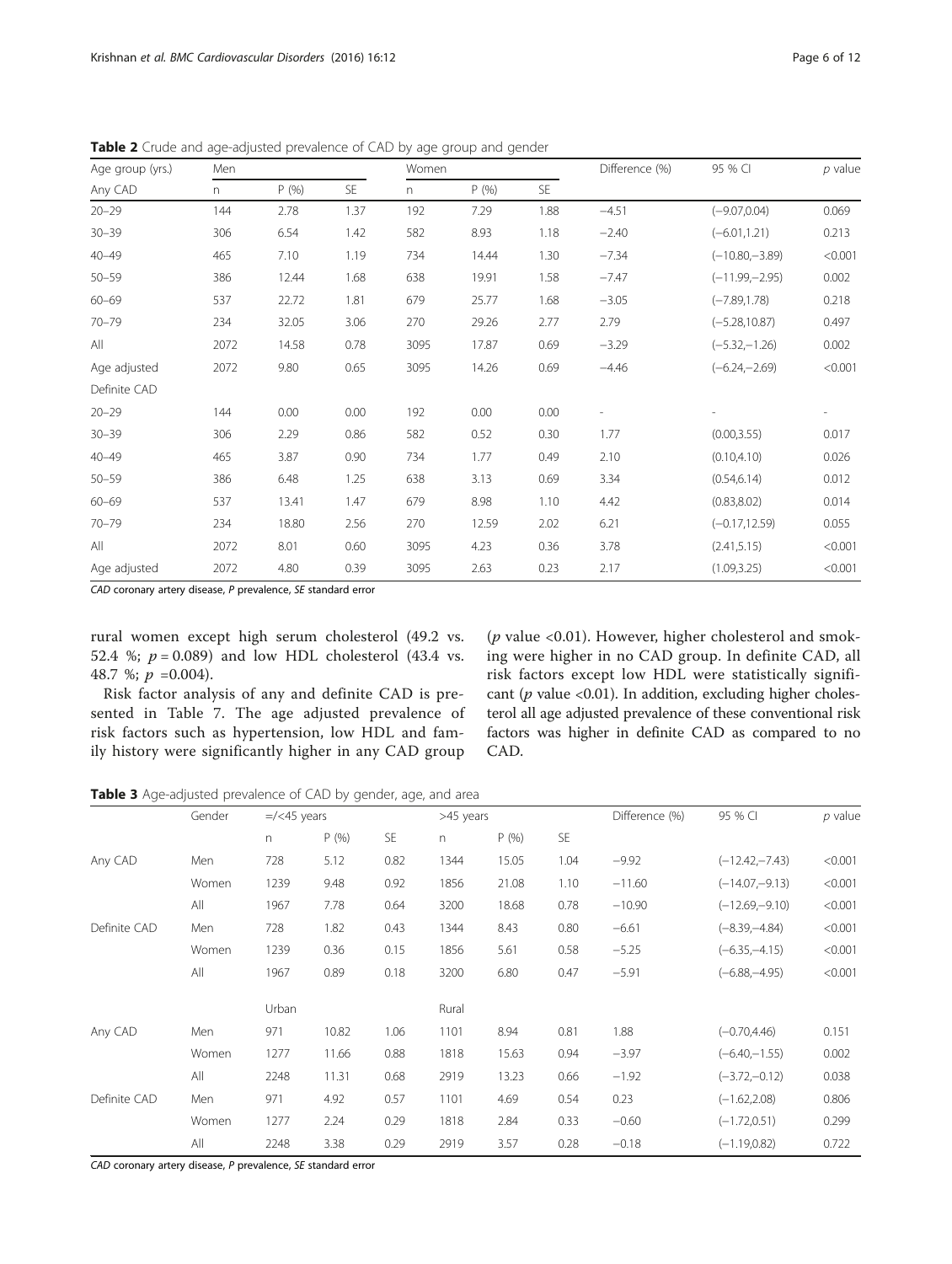|                                  | Total      |      | Men        |      | Women      |           | Difference (%) | 95 % CI          | $p$ value |  |
|----------------------------------|------------|------|------------|------|------------|-----------|----------------|------------------|-----------|--|
|                                  | $n = 5167$ |      | $n = 2072$ |      | $n = 3095$ |           |                |                  |           |  |
|                                  | P(% )      | SE.  | P(96)      | SE.  | P(96)      | <b>SE</b> |                |                  |           |  |
| Q codes                          | 0.87       | 0.11 | 1.65       | 0.24 | 0.32       | 0.08      | 1.33           | (0.74, 1.91)     | < 0.001   |  |
| ST Code                          | 1.87       | 0.19 | 1.00       | 0.18 | 2.46       | 0.29      | $-1.47$        | $(-2.16,-0.77)$  | < 0.001   |  |
| T code                           | 5.46       | 0.35 | 3.86       | 0.46 | 6.44       | 0.49      | $-2.59$        | $(-3.79 - 1.39)$ | < 0.001   |  |
| Documented ACS                   | 1.59       | 0.14 | 2.70       | 0.30 | 0.84       | 0.13      | 1.86           | (1.09, 2.63)     | < 0.001   |  |
| Documented treatment for CAD     | 2.26       | 0.16 | 3.55       | 0.34 | 1.39       | 0.16      | 2.17           | (1.27, 3.07)     | < 0.001   |  |
| Angioplasty/CABG or Fibrinolysis | 0.44       | 0.07 | 0.96       | 0.17 | 0.05       | 0.03      | 0.91           | (0.48, 1.34)     | < 0.001   |  |
| Angiographic Coronary stenosis   | 0.63       | 0.09 | 1.15       | 0.19 | 0.27       | 0.07      | 0.88           | (0.39, 1.37)     | < 0.001   |  |
| Imaging evidence of RWMA         | 0.06       | 0.09 | 1.34       | 0.20 | 0.10       | 0.05      | 1.24           | (0.73, 1.74)     | < 0.001   |  |
| RAQ angina                       | 6.38       | 0.35 | 4.71       | 0.44 | 7.47       | 0.51      | $-2.76$        | $(-4.06,-1.46)$  | < 0.001   |  |
| Positive treadmill ECG           | 0.54       | 0.08 | 0.98       | 0.17 | 0.22       | 0.07      | 0.76           | (0.30, 1.21)     | < 0.001   |  |

<span id="page-6-0"></span>Table 4 Age-adjusted prevalence of various CAD parameters among the total participant population

### **Discussion**

#### Prevalence of coronary artery disease

Coronary artery disease has been gaining importance as a major public health problem in India. In 2003, the prevalence of CAD was estimated to be 3–4 % in rural areas and 8–10 % in urban areas according to a population-based cross sectional survey [\[23\]](#page-10-0). Our study also showed high prevalence of CAD in Kerala. The ageadjusted overall prevalence of definite CAD was 3.5 % and any CAD was 12.5 %. We chose criteria for any CAD to detect all possible cases of CAD; for definite CAD we have avoided less specific criteria like RAQ angina, positive treadmill electrocardiogram or minor electrocardiographic changes in isolation and used combined criteria when these less specific components were incorporated.

Age-adjusted prevalence of definite CAD was higher in men. However, any CAD prevalence in women was significantly higher than in men. It is well known that women commonly have ECG with nonspecific ST –T changes and angina with normal coronary arteries; this may have resulted in overestimation of any CAD prevalence in women. In our study the prevalence of RAQ angina and ST-T changes were significantly higher among women whose proportion in rural area (62 %) was higher than that of urban area (57 %). Earlier population studies also consistently recorded much higher prevalence of CAD in women using RAQ angina and ST-T criteria for diagnosis of CAD [[24](#page-10-0)–[27](#page-10-0)]. It has also been noted that RAQ angina is less reliable in women [[28](#page-10-0)] and non-white population [[29](#page-10-0)]. Moreover, Patel et al. in a study from migrant South Asians observed that the

|  | Table 5 Age-adjusted prevalence of various CAD parameters among any CAD |  |  |
|--|-------------------------------------------------------------------------|--|--|
|--|-------------------------------------------------------------------------|--|--|

|                                  | Total<br>$n = 855$ |           | Men   | $n = 302$ |                    | Women     | Difference (%) | 95 % CI          | $p$ value |  |
|----------------------------------|--------------------|-----------|-------|-----------|--------------------|-----------|----------------|------------------|-----------|--|
|                                  | P(% )              | <b>SE</b> | P(% ) | SE.       | $n = 553$<br>P(96) | <b>SE</b> |                |                  |           |  |
| Q codes                          | 4.88               | 0.79      | 12.22 | 2.48      | 1.49               | 0.40      | 10.74          | (6.91, 14.57)    | < 0.001   |  |
| ST Code                          | 12.94              | 2.16      | 7.08  | 1.51      | 15.14              | 2.74      | $-8.07$        | $(-12.23,-3.91)$ | < 0.001   |  |
| T code                           | 43.06              | 3.44      | 45.84 | 6.35      | 42.61              | 3.92      | 3.23           | $(-3.74, 10.20)$ | 0.3625    |  |
| Documented ACS                   | 8.68               | 0.98      | 20.36 | 2.85      | 3.80               | 0.71      | 16.56          | (11.75, 21.37)   | < 0.001   |  |
| Documented treatment for CAD     | 11.88              | 1.05      | 26.56 | 2.95      | 5.98               | 0.79      | 20.59          | (15.23, 25.94)   | < 0.001   |  |
| Angioplasty/CABG or Fibrinolysis | 2.18               | 0.41      | 6.63  | 1.44      | 0.19               | 0.11      | 6.43           | (3.60, 9.26)     | < 0.001   |  |
| Angiographic Coronary stenosis   | 3.21               | 0.55      | 8.07  | 1.81      | 1.10               | 0.31      | 6.98           | (3.78, 10.17)    | < 0.001   |  |
| Imaging evidence of RWMA         | 3.03               | 0.46      | 8.75  | 1.56      | 0.40               | 0.19      | 8.34           | (5.11, 11.57)    | < 0.001   |  |
| RAQ angina                       | 49.69              | 3.44      | 43.98 | 6.43      | 51.60              | 3.96      | $-7.62$        | $(-14.60,-0.64)$ | 0.033     |  |
| Positive treadmill ECG           | 2.74               | 0.52      | 6.26  | 1.33      | 1.12               | 0.51      | 5.14           | (2.27, 8.01)     | < 0.001   |  |

Q code-any of the Minnesota Q code 1-1-1 to 1-1-7 or 1-2-1 to 1-2-5 or 1-2-7; ST code-any of the Minnesota ST code 4-1-1,4-1-2 or 4–2; T code -any of the Minnesota T code 5-1 or 5-2; ACS acute coronary syndrome, CABG coronary artery bypass graft surgery, RWMA regional wall motion abnormality, ECG electrocardiogram, P prevalence, SE standard error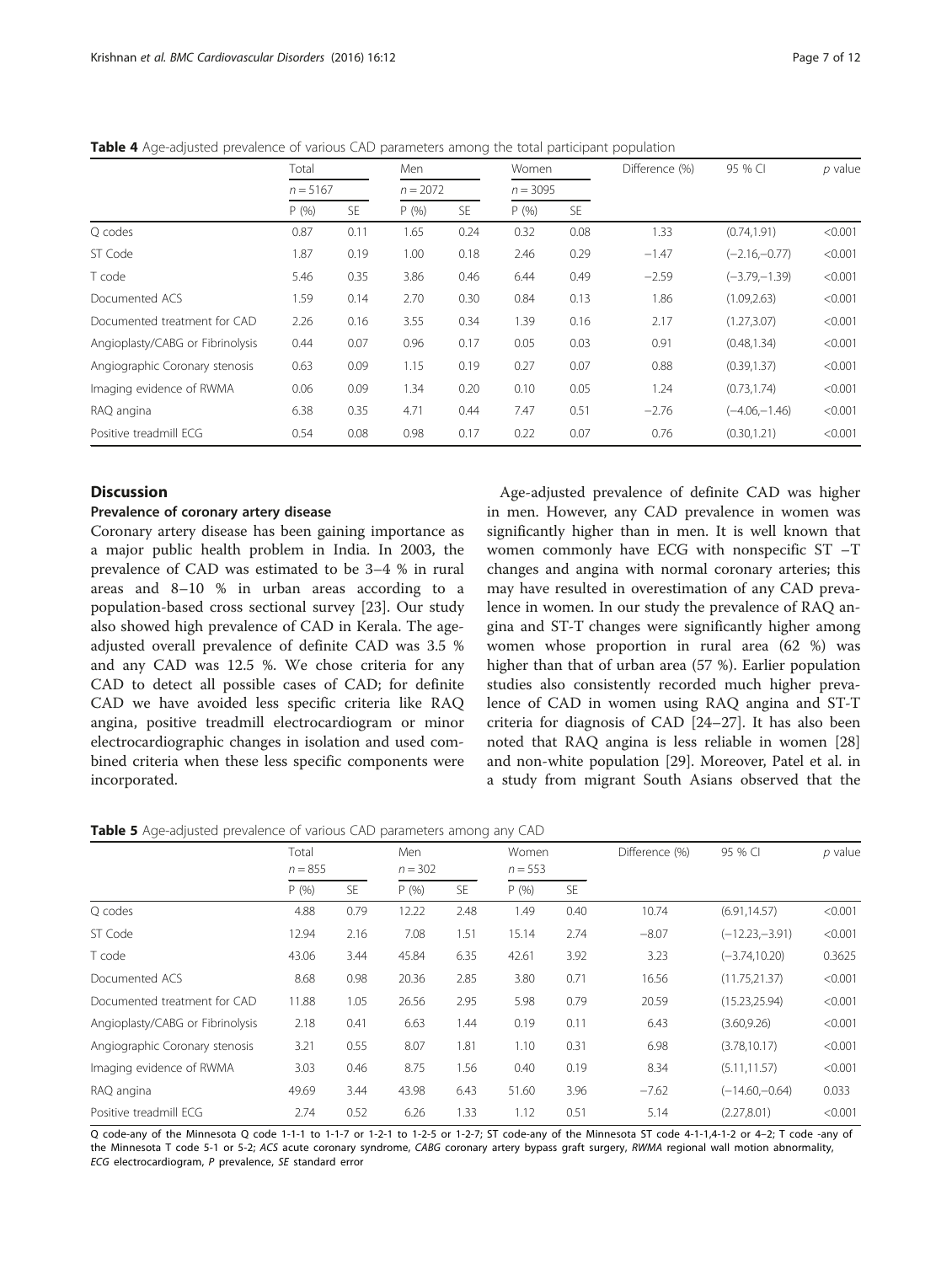<span id="page-7-0"></span>Table 6 Age adjusted prevalence of major risk factors of CAD by gender and area

| Risk factor         | All  |                 |      | Men  |            |      |       |            |           |                   | Women |       |      |              |                 |      |            | $p$ value** |
|---------------------|------|-----------------|------|------|------------|------|-------|------------|-----------|-------------------|-------|-------|------|--------------|-----------------|------|------------|-------------|
|                     |      |                 |      |      | Urban      |      | Rural |            |           | $p$ value*        | Urban |       |      | Rural        |                 |      | $p$ value* |             |
|                     | n.   | $\%$            | SF.  | n    | $\%$       | SF.  | n     | $\%$       | <b>SF</b> |                   | n     | $\%$  | SF   | $\mathsf{n}$ | $\%$            | -SF  |            |             |
| <b>Diabetes</b>     | 5135 | 15.23           | 0.50 | 962  | 19.14      | 1.40 | 1097  | 16.23      | 1.16      | 0.0831            | 1272  | 15.40 | 0.95 | 1804         | 12.47           | 0.73 | 0.020      | < 0.001     |
| Hypertension        | 5153 | 28.44           | 0.63 | 967  | 39.99      | 2.04 | 1095  | 26.24      | 1.33      | < 0.001           | 1275  | 30.15 | 1.29 |              | 1816 23.42 0.85 |      | < 0.001    | < 0.001     |
| High cholesterol    | 5121 | 52.31           | 0.88 | 960  | 56.54      | 2.22 | 1092  | 53.36      | 1.85      | 0.1487            | 1264  | 49.23 | 1.76 | 1805         | 52.35           | -35  | 0.089      | 0.023       |
| Low HDL             | 5120 | 38.55           | 0.88 | 959  | 23.92 1.94 |      |       | 1092 27.56 | 1.69      | 0.0603            | 1264  | 43.41 | 2.02 | 1805         | 48.73           | 1.44 | 0.004      | < 0.001     |
| Smoking             |      | 2072 28.05      | 1.19 | 971  | 30.45      | 2.00 | 1101  | 26.88      | 1.48      | 0.0721            |       |       |      |              |                 |      |            |             |
| Physical inactivity |      | 5167 17.45 0.64 |      | 971  | 30.72      | 2.06 | 1101  |            |           | 28.77 1.64 0.3315 | 1277  | 1.19  | 1.19 | 1818         | 9.38            | 0.64 | 0.101      | < 0.001     |
| Family history      | 5167 | 18.35           | 0.64 | -971 | 18.97      | 1.47 | 1101  | 17.37      | 1.39      | 0.3467            | 1277  | 20.37 | 1.39 | 1818         | 16.92           | 1.02 | 0.015      | 0.939       |

P prevalence, SE standard error, \*p value between urban and rural; \*\*p value between men and women

value of ST-T changes alone as indicator of CAD was questionable, especially in women [[30\]](#page-10-0).

This study showed no difference in the prevalence of definite CAD between urban and rural population of Kerala while any CAD was slightly more in the rural population. Previous studies from other parts of India have highlighted the marked urban preponderance of CAD [\[25](#page-10-0), [31, 32](#page-10-0)]. Some of the risk factors such as general obesity and abdominal obesity were higher in urban areas, whereas smoking was higher in rural area. There was no difference in physical inactivity in rural and urban areas. In most other Indian states there are huge differences between urban and rural areas. However, in Kerala these differences are either minimal or some risk factors are higher in urban while others are higher in rural as noted above. This could be the reason for not having significant difference of definite CAD prevalence in urban and rural areas of Kerala.

The overall age-adjusted prevalence of any CAD in subjects at or below the age of 45 years was 7.8 %. Our study showed a higher prevalence of CAD among young subjects compared to a previous study [\[7\]](#page-10-0); in this 1993 study, there were no subjects with definite CAD below the age of 45 years where as we found definite CAD in 0.9 %. It is well known that coronary artery disease occurs in Indians 5–10 years earlier [\[33](#page-10-0), [34\]](#page-10-0). The average age of first myocardial infarction in Asians is 53 years; among the three Asian populations, Chinese, Malay, and Indian, the highest age-adjusted incidence of coronary events in both sexes was in Indians [[6\]](#page-10-0). The ageadjusted prevalence of CAD in young subjects in our study was similar to the US data on prevalence of CAD in the young (1.2 %).

Comparisons with previous Indian studies on CAD prevalence may be problematic due to heterogeneity in period of study, sample characteristics, and criteria for diagnosis of CAD. We did a systematic search for articles in PubMed and EMBASE published during the period from 1990 to 2014 in English language on the prevalence of CAD in India by community-based surveys. We chose only studies that had a minimum sample size of 1000, and that based the diagnosis on documented history of CAD and ECG criteria. We could collect 11original articles, one systematic review [\[4](#page-10-0)] and one meta-analysis [\[35](#page-10-0)]. The studies were heterogeneous in terms of sampling methods, subject groups, and criteria for diagnosis. Most of the studies were from northern India. Only one study mentioned the period of field survey [[25\]](#page-10-0). Only one study analyzed the data for definite CAD and probable CAD separately [[7\]](#page-10-0). Most studies were on either rural or urban population; only four covered both the groups [[25, 31](#page-10-0), [32, 36\]](#page-10-0). Sample size calculations were reported in three studies [\[7](#page-10-0), [25, 31](#page-10-0)]. In a study from Delhi during the period from 1984 to 1987, Chadda et al. reported unadjusted prevalence of 9.7 % in urban and 2.7 % in rural inhabitants [\[25](#page-10-0)]. The sample consisted of men and women aged 24– 64 years; they used clinical history of CAD and electrocardiographic criteria for diagnosis of CAD. Gupta et al. published an epidemiological survey of urban inhabitants over 20 years of age in Rajasthan, India [[27\]](#page-10-0). The prevalence of CAD was 7.6 % (6 % in men and 10.4 % in women). The age distribution of the sample was consistent with that of the population. Singh et al. in 1997 surveyed an urban and rural sample of 3575 subjects between the ages 25 and 64 years from North India and reported CAD prevalence of 9 and 3.3 % respectively [\[31](#page-10-0)]. Mohan and colleagues reported 9 % age-adjusted prevalence of CAD in an urban sample of Chennai, South India [[10](#page-10-0)]. More recently, another study from India noted 12.6 % crude CAD prevalence in an urban population [[37\]](#page-10-0). All these studies had used less specific criteria for diagnosis of CAD; definite CAD as we had analyzed had not been computed in these studies. A study from Pakistan showed a crude prevalence of definite CAD in 6.1 men and 4 % women; they found ischemic ECG changes much more prevalent in women [[38\]](#page-10-0).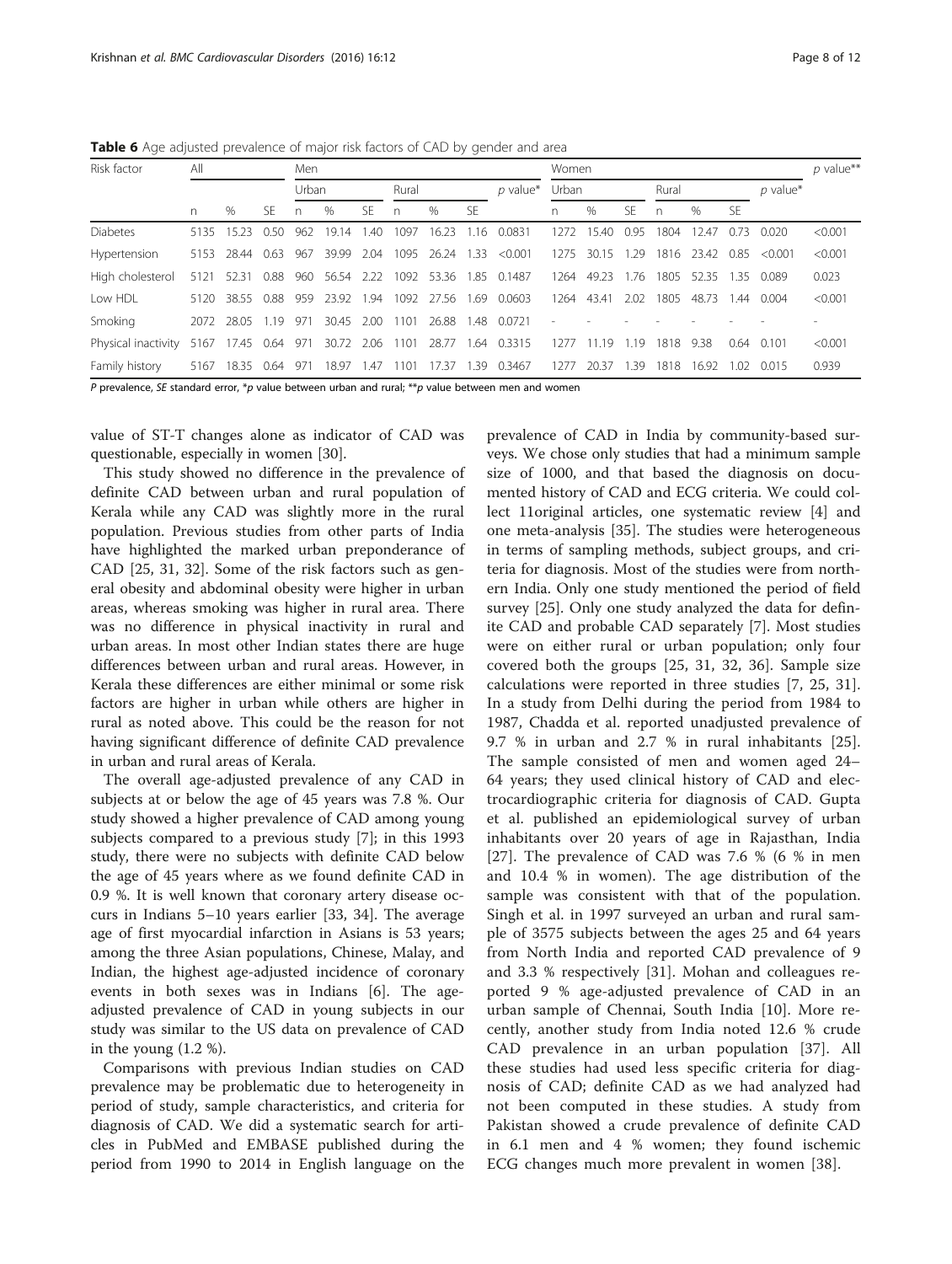<span id="page-8-0"></span>Table 7 Risk factors analysis of any and definite CAD

| Risk factor         |     | Any CAD |      |           |       |                |         |                  |         |     |       | Definite CAD |      |       |                |          |                  |         |  |  |  |
|---------------------|-----|---------|------|-----------|-------|----------------|---------|------------------|---------|-----|-------|--------------|------|-------|----------------|----------|------------------|---------|--|--|--|
|                     | Yes |         |      | <b>No</b> |       | Difference (%) | 95 % CI | p value          | Yes     |     |       | No           |      |       | Difference (%) | 95 % CI  | p value          |         |  |  |  |
|                     | n.  | %       | SE.  | n         | %     | SE             |         |                  |         | n.  | $\%$  | <b>SE</b>    | n    | %     | <b>SE</b>      |          |                  |         |  |  |  |
| <b>Diabetes</b>     | 85  | 17.07   | 1.97 | 4284      | 14.89 | 0.52           | 2.18    | $(-0.56.4.93)$   | 0.106   | 296 | 33.30 | 5.24         | 4839 | 14.73 | 0.50           | 18.57    | (13.11, 24.03)   | < 0.001 |  |  |  |
| Hypertension        | 852 | 32.19   | 2.04 | 4301      | 27.67 | 0.67           | 4.51    | (1.10.7.92)      | 0.008   | 295 | 51.32 | 5.34         | 4858 | 28.04 | 0.64           | 23.29    | (17.44, 29.13)   | < 0.001 |  |  |  |
| High cholesterol    | 849 | 47.63   | 3.24 | 4272      | 52.82 | 0.92           | $-5.19$ | $(-8.86,-1.51)$  | 0.006   | 293 | 41.01 | 5.68         | 4828 | 53.01 | 0.88           | $-12.00$ | $(-17.81,-6.20)$ | < 0.001 |  |  |  |
| Low HDL             | 849 | 43.62   | 3.53 | 4271      | 37.59 | 0.92           | 6.04    | (2.40, 9.68)     | 0.001   | 293 | 42.76 | 5.90         | 4827 | 38.33 | 0.89           | 4.44     | $(-1.39, 10.26)$ | 0.13    |  |  |  |
| Smoking             | 855 | 6.91    | 1.02 | 4312      | 11.80 | 0.56           | $-4.89$ | $(-6.85 - 2.94)$ | < 0.001 | 297 | 15.69 | 4.42         | 4870 | 11.22 | 0.53           | 4.46     | (0.23, 8.69)     | 0.019   |  |  |  |
| Physical inactivity | 855 | 15.55   | 2.17 | 4312      | 17.49 | 0.68           | $-1.94$ | $(-4.62.0.74)$   | 0.170   | 297 | 31.02 | 5.32         | 4870 | 17.13 | 0.65           | 13.89    | (8.52, 19.25)    | < 0.001 |  |  |  |
| Family history      | 855 | 27.06   | 3.09 | 4312      | 17.37 | 0.66           | 9.70    | (6.51, 12.88)    | < 0.001 | 297 | 25.29 | 4.06         | 4870 | 18.03 | 0.65           | 7.27     | (2.21, 12.33)    | 0.002   |  |  |  |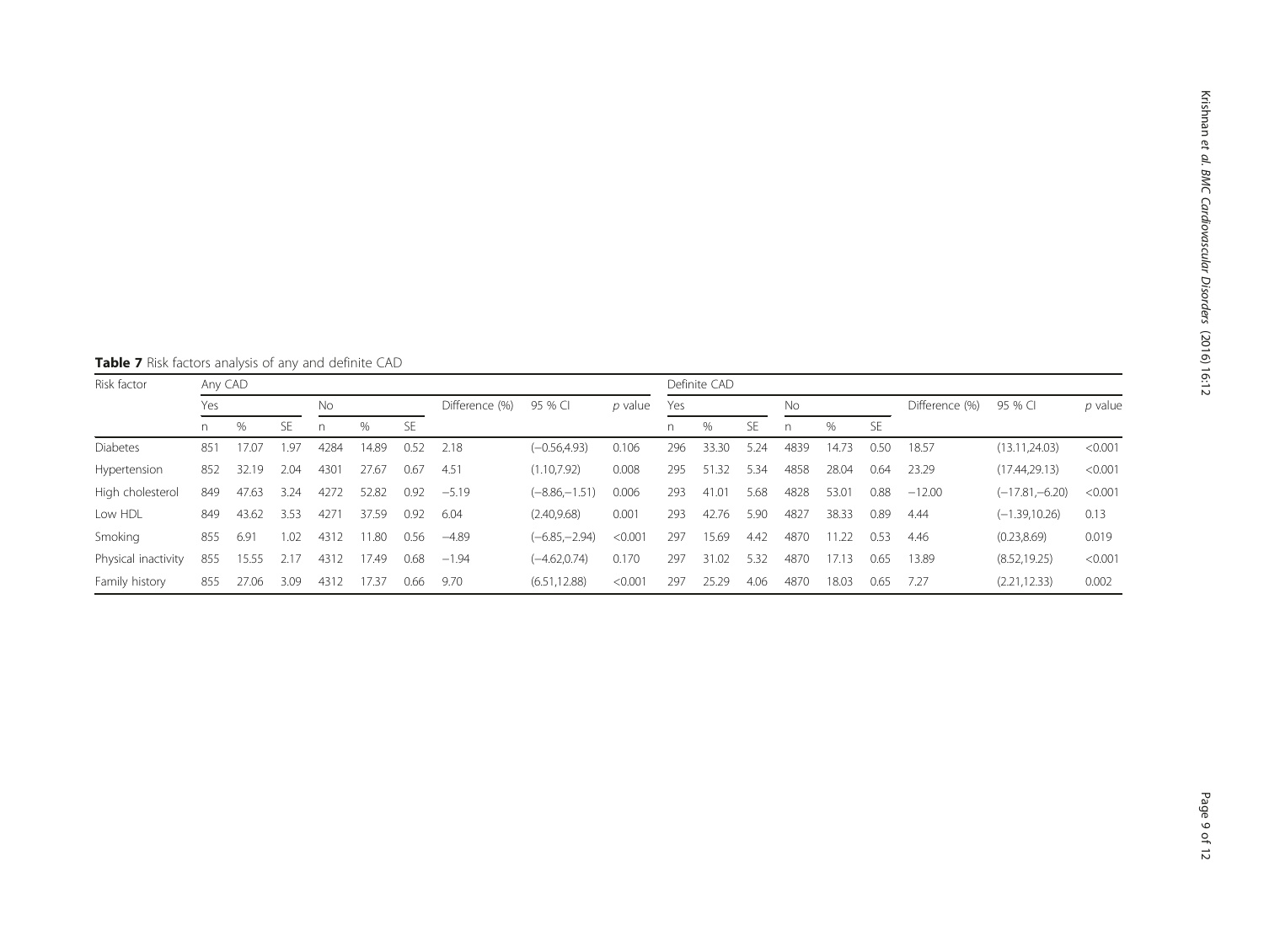The US statistics reported 6 % age-adjusted CAD prevalence in respondents above 18 years by survey based on self-reported CAD by telephonic interview [[39\]](#page-10-0). The prevalence between ages 18–44 years was 1.2 %. The update on heart disease and stroke in the US reported CAD prevalence of 6.4%in adults  $\geq 20$  years of age. The prevalence of CAD was 7.9 for men and 5.1 % for women [[40\]](#page-10-0). The higher figure in the US data may be due to differences in age, sample, survey methods, and criteria for diagnosis. The reported prevalence of CAD in the United Kingdom was 3.5 % [[41\]](#page-10-0); this figure was similar to our data on definite CAD.

As to the figures for definite CAD, only one study [\[7](#page-10-0)] reported the prevalence (1.4 %); they found no participant below the age of 45 years with definite CAD. However, it should be noted that the age range in this study was 25–64 years and the population was rural only. Compared to this, our data show an increase in the prevalence of definite CAD (0.9 %). Any CAD prevalence of 11.3 % in urban and 13.2 % in rural area respectively in our study was higher compared to some previous studies in the same age group and similar definition for CAD (8.1–9 % for urban and 3.5–5 % for rural) [[10, 27, 42](#page-10-0), [43](#page-10-0)]. These data indicate an increase in the prevalence of any CAD over the past two decades. The increase in prevalence of any CAD may partially be due to improvement of treatment of CAD thus allowing better survival.

The urban prevalence data in this study may be comparable to other cities of India; however, the rural figures for prevalence may not be comparable to most rural areas in rest of India since rural Kerala is different from rest of rural India in social and economic development.

#### Prevalence of coronary risk factors

We found high prevalence of major conventional risk factors for CAD in our survey. The prevalence of various risk factors in our study like diabetes (15.2 %), hypertension (28.4 %), high cholesterol (52.3 %) and smoking in men (28.1 %) was comparable to the figures in a recent large study from Kerala, by Thankappan et al. [\[5\]](#page-10-0). The figures were also similar in the US adult population [\[44](#page-11-0)]. Physical activity in our study seems to be an overestimate due to the problems of self reports as has been reported by a recent study from Kerala [[45](#page-11-0)].

#### Limitations of the study

Our study was the largest and most comprehensive contemporary community-based survey on the prevalence of CAD and its risk factors from India. The geographic spread of the survey enabled us to derive meaningful inferences of prevalence from the state. We could capture all the necessary data from participants with very little missing variables. One of the limitations for our study

was the sub-optimal response rate, which could reach only  $\sim$  80 %; the response rate was lower in rural men. We could not capture the reasons for the poor response in men although we surmise that, being manual laborers many of them would be working on Sundays. As a result the sample consisted of higher proportion of women than in the general population. Sex disaggregated data will partly take care of this problem. There was significantly higher proportion of older individuals compared to the population of Kerala although age-adjustment in analysis would have removed this bias.

#### Conclusion

Our study revealed a high age-adjusted prevalence of CAD and coronary risk factors in Kerala, South India. Our study did not show any difference in the CAD prevalence in urban and rural population. Our data on prevalence of CAD are comparable to the figures from the US and the United Kingdom. Compared to previous Indian studies and the 1993 study of Kerala, this study showed higher prevalence of CAD in Kerala. The prevalence of definite CAD in Kerala increased nearly three times since 1993 without any difference in urban and rural areas. Most risk factors of CAD were highly prevalent in the state. Both population and individual level approaches are warranted to address the high level of CAD risk factors to reduce the increasing prevalence of CAD in this population.

#### Abbreviations

ACS: acute coronary syndrome; CHOD-PAP: cholesterol oxidase phenol 4-aminoantipyrine peroxidase; CABG: coronary artery bypass grafting; CAD: coronary artery disease; ECG: electrocardiogram; GOD-PAP: glucose oxidase/ peroxidase-phenol-4-amenophenazone method; HDL: high density lipoprotein; LDL): low-density lipoprotein; RAQ: rose angina questionnaire.

#### Competing interests

There has been no financial relationship with any company or any other funding source. The authors declare that they have no competing interest.

#### Authors' contributions

MNK, GZ, KV, PPM and SH conceptualized and designed the study. MNK lead the study in northern region, GZ in Central region, and SH in southern region. LJ did the statistical analysis. All authors contributed to the writing of the manuscript, read the final version and approved it for submission.

#### Acknowledgements

We thankfully acknowledge the Cardiological Society of India Kerala Chapter for the generous and exclusive funding of the study. We also appreciate the important intellectual input provided by Dr. Mark Huffman.

#### Dedication

For the Cardiological Society of India Kerala Chapter Coronary Artery Disease and Risk Factors Prevalence (CSI Kerala-CRP) Study Investigators.

#### Funding

The study was funded exclusively by the Cardiological Society of India, Kerala Chapter; this is the professional organization of cardiologists in this region. The funding source had no role in the design, data collection, analysis or interpretation or writing up of the article.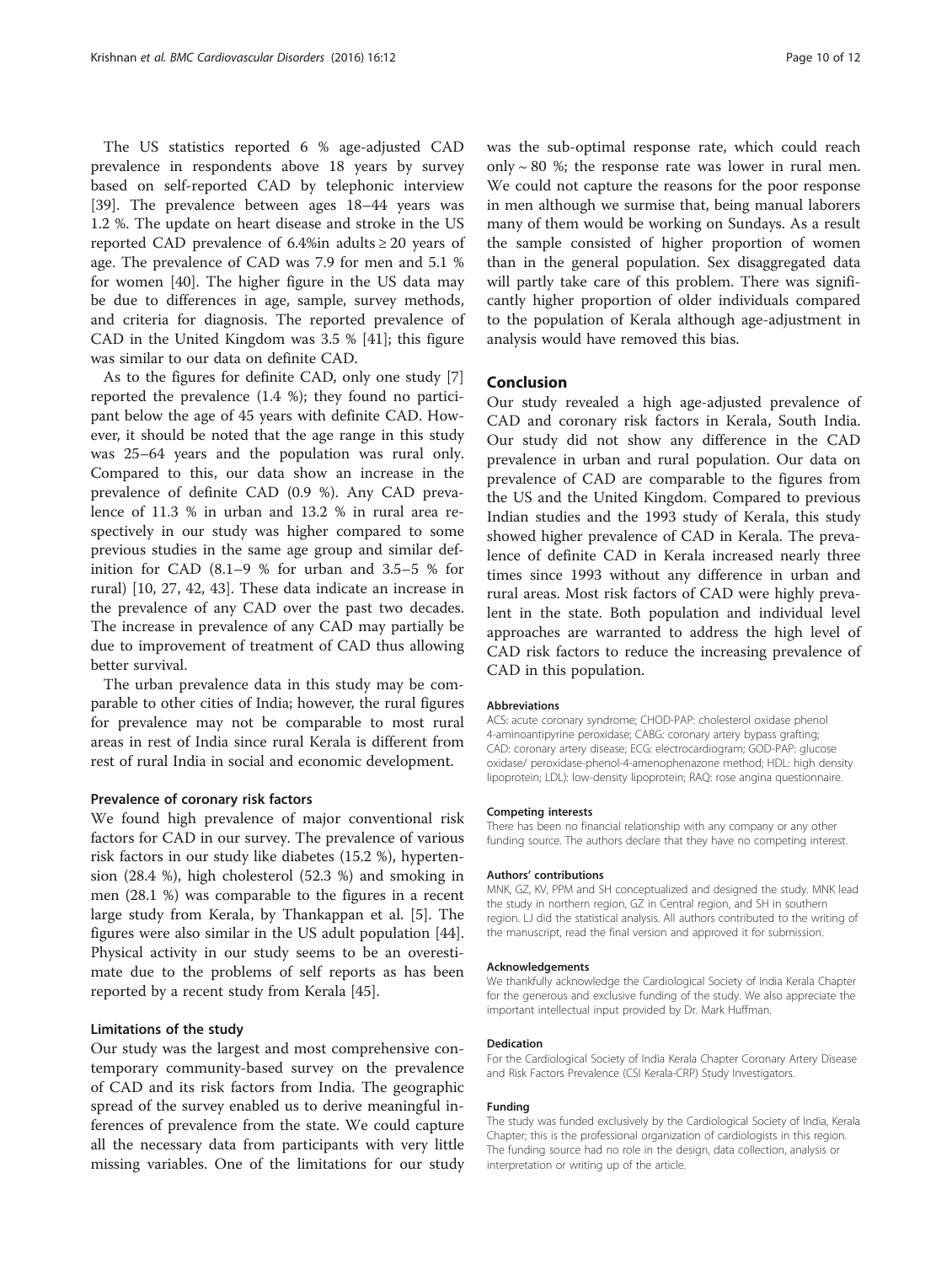#### <span id="page-10-0"></span>Author details

<sup>1</sup>Govt. Medical College, Kozhikode, Kerala, India. <sup>2</sup>Mother Hospital, Thrissur, Kerala, India. <sup>3</sup>Pushpagiri Hospital, Tiruvalla, Kottayam, Kerala, India. <sup>4</sup>Westfort High-tech Hospital, Thrissur, Kerala, India. <sup>5</sup>Sree Chitra Tirunal Institute for Medical Sciences and Technology, Trivandrum, Kerala, India. <sup>6</sup>Department of Biostatistics, Christian Medical College, Vellore, Tamil Nadu, India. <sup>7</sup>Achutha Menon Centre for Health Science Studies, Sree Chitra Tirunal Institute for Medical Sciences and Technology, Trivandrum Medical College, P.O. 695011 Thiruvananthapuram, Kerala, India.

#### Received: 25 September 2015 Accepted: 8 January 2016 Published online: 14 January 2016

#### References

- 1. Gupta R, Guptha S, Sharma KK, Gupta A, Deedwania P. Regional variations in cardiovascular risk factors in India: India Heart Watch. World J Cardiol. 2012;4:112–20.
- 2. Gupta R, Joshi P, Mohan V, Reddy KS, Yusuf S. Epidemiology and causation of coronary heart disease and stroke in India. Heart. 2008;94:16–26.
- 3. Enas EA, Garg A, Davidson MA, Nair VM, Huet BA, Yusuf S. Coronary heart disease and its risk factors in first-generation immigrant Asian Indians to the United States of America. Indian Heart J. 1996;48:343–53.
- Ahmed N, Bhopal R. Is coronary heart disease rising in India? A systematic review based on ECG defined coronary heart disease. Heart. 2005;91:719–25.
- 5. Thankappan KR, Shah B, Mathur P, Sarma PS, Srinivas G, Mini GK, et al. Risk factor profile for chronic non-communicable diseases: results of a community-based study in Kerala, India. Indian J Med Res. 2010;131:53–63.
- 6. Yusuf S, Hawken S, Ounpuu S, Dans T, Avezum A, Lanas F, et al. Effect of potentially modifiable risk factors associated with myocardial infarction in 52 countries (the INTERHEART study): case-control study. Lancet. 2004;364:937–52.
- 7. Kutty VR, Balakrishnan KG, Jayasree AK, Thomas J. Prevalence of coronary heart disease in the rural population of Thiruvananthapuram district, Kerala, India. Int J Cardiol. 1993;39:59–70.
- Sivasankaran S, Thankappan KR. Prevention of non-communicable diseases requires a life course approach: a case study from Kerala. Indian J Med Res. 2013;137:874–7.
- 9. Zachariah G, Harikrishnan S, Krishnan MN, Mohanan PP, Sanjay G, Venugopal K, et al. Prevalence of coronary artery disease and coronary risk factors in Kerala, South India: a population survey-design and methods. Indian Heart J. 2013;65:243–9.
- 10. Mohan V, Deepa R, Rani SS, Premalatha G. Prevalence of coronary artery disease and its relationship to lipids in a selected population in South India: The Chennai Urban Population Study (CUPS No. 5). J Am Coll Cardiol. 2001;38:682–7.
- 11. World Health Organization. WHO STEPS Manual, WHO STEPS Surveillance, Part 2: Planning and Set Up; Section 2: Preparing the sample. 2008. p. 2-2-24–25.
- 12. Rose GA. The diagnosis of ischemic heart pain and intermittent claudication in field surveys. Bull World Health Organ. 1962;27:645–58.
- 13. Rose GA, Blackburn H. Cardiovascular survey methods. Monogr Ser World Health Organ. 1968;56:1–188.
- 14. World Health Organization. WHO STEPS Part 3, Training and practical Guides. Section 3: Guide to physical measurements (Step 2). 2008. p. 3-3-1–3-3-14.
- 15. Ronald JP, Richards SC, Zhu-Ming Z. The Minnesota Code manual of electrocardiographic findings. Second edition Springer. 2010.
- 16. Mendis S, Thygesen K, Kuulasmaa K, Giampaoli S, Mähönen M, Ngu Blackett K, et al. World Health Organization definition of myocardial infarction:2008–09 revision. Int J Epidemiol. 2011;40:139–46.
- 17. American Diabetes Association. Diagnosis and classification of diabetes mellitus. Diabetes Care. 2010;33(1):S62–9.
- 18. Chobanian AV, Bakris GL, Black HR, Cushman WC, Green LA, Izzo Jr JL, et al. The Seventh report of the Joint National Committee on prevention, detection, evaluation, and treatment of high blood pressure: The JNC 7 Report. JAMA. 2003;289:2560–72.
- 19. Expert Panel on Detection, Evaluation, and Treatment of High Blood Cholesterol in Adults, Expert Panel on Detection, Evaluation, and Treatment of High Blood Cholesterol in Adults. Executive Summary of The Third Report of The National Cholesterol Education Program (NCEP) Expert Panel on

detection, evaluation, and treatment of high blood cholesterol in Adults (Adult Treatment Panel III). JAMA. 2001;285:2486–97.

- 20. Misra A, Chowbey P, Makkar BM, Vikram NK, Wasir JS, Chadha D, et al. Consensus Statement for diagnosis of obesity, abdominal obesity and the metabolic syndrome for Asian Indians and recommendations for physical activity, medical and surgical management. J Assoc Physicians India. 2009;57:163–70.
- 21. World Health Organization. Global recommendations on physical activity for health. Geneva: World Health Organization; 2010. [http://www.whqlibdoc.](http://www.whqlibdoc.who.int/%20publications/2010/9789241599979_eng.pdf) [who.int/ publications/2010/9789241599979\\_eng.pdf](http://www.whqlibdoc.who.int/%20publications/2010/9789241599979_eng.pdf). Accessed 5 Dec 2015.
- 22. International Institute of Population Sciences (IIPS), ORC Macro. National family health survey (NFHS −2), India, 1998–99. Mumbai: International Institute of Population Sciences; 2000.
- 23. Gupta R. Burden of coronary heart disease in India. Indian Heart J. 2005;57:632–8.
- 24. Sarvotham SG, Berry JN. Prevalence of coronary heart disease in an urban population in northern India. Circulation. 1968;37:939–53.
- 25. Chadha SL, Radhakrishnan S, Ramachandran K, Kaul U, Gopinath N. Epidemiological study of coronary heart disease in urban population of Delhi. Indian J Med Res. 1990;92:424–30.
- 26. Gupta R, Prakash H, Majumdar S, Sharma SC, Gupta VP. Prevalence of coronary heart disease and coronary risk factors in an urban population of Rajasthan. Indian Heart J. 1995;47:331–8.
- 27. Gupta R, Gupta VP, Sarna M, Bhatnagar S, Thanvi J, Sharma V, et al. Prevalence of coronary heart disease and risk factors in an urban Indian population: Jaipur Heart Watch-2. Indian Heart J. 2002;54:59–66.
- 28. Harris RB, Weissfeld LA. Gender differences in the reliability of reporting symptoms of angina pectoris. J Clin Epidemiol. 1991;44:1071–8.
- 29. Fischbacher CM, Bhopal R, Unwin N, White M, Alberti KG. The performance of the Rose angina questionnaire in South Asian and European origin populations: a comparative study in Newcastle. UK Int J Epidemiol. 2001;30:1009–16.
- 30. Patel DJ, Winterbotham M, Sutherland SE, Britt RG, Keil JE, Sutton GC. Comparison of methods to assess coronary heart disease prevalence in South Asians. Natl Med J India. 1997;10:210–3.
- Singh RB, Sharma JP, Rastogi V, Raghuvanshi RS, Moshiri M, Verma SP, et al. Prevalence of coronary artery disease and coronary risk factors in rural and urban populations of north India. Eur Heart J. 1997;18:1728–35.
- 32. Kumar R, Singh MC, Singh MC, Ahlawat SK, Thakur JS, Srivastava A, et al. Urbanization and coronary heart disease: a study of urban–rural differences in northern India. Indian Heart J. 2006;58:126–30.
- 33. Hughes LO, Raval U, Raftery EB. First myocardial infarctions in Asian and white men. BMJ. 1989;298:1345–50.
- 34. Enas EA, Dhawan J, Petkar S. Coronary artery disease in Asian Indians: lessons learnt and the role of lipoprotein(a). Indian Heart J. 1997;49:25–34.
- 35. Gupta R, Gupta VP. Meta-analysis of coronary heart disease prevalence in India. Indian Heart J. 1996;48:241–5.
- 36. Kamili M, Dar I, Ali G, Wazir H, Hussain S. Prevalence of coronary heart disease in Kashmiris. Indian Heart J. 2007;59:44–9.
- 37. Latheef SA, Subramanyam G. Prevalence of coronary artery disease and coronary risk factors in an urban population of Tirupati. Indian Heart J. 2007;59:157–64.
- 38. Jafar TH, Qadri Z, Chaturvedi N. Coronary artery disease epidemic in Pakistan: more electrocardiographic evidence of ischemia in women than in men. Heart. 2008;94:408–13.
- 39. Centers for Disease Control and Prevention (CDC). Prevalence of coronary heart disease –United States, 2006–2010. MMWR Morb Mortal Wkly Rep. 2011;60:1377–81.
- 40. Go AS, Mozaffarian D, Roger VL, Benjamin EJ, Berry JD, Blaha MJ, et al. Executive summary: heart disease and stroke statistics–2014 update: a report from the American Heart Association. Circulation. 2014;129:399–410.
- 41. Townsend N, Wickramasinghe K, Bhatnagar P. Coronary heart disease statistics. London: British Heart Foundation; 2012. p. 82.
- 42. Gupta R, Gupta HP, Keswani P, Sharma S, Gupta VP, Gupta KD. Coronary heart disease and coronary risk factors in rural Rajasthan. J Assoc Physicians India. 1994;42:24–6.
- 43. Gupta AK, Bharadwaj A, Ashotra S, Gupta BP. Feasibility and training of multipurpose workers in detection, prevention and control of coronary artery disease in apple-belt of Shimla hills. South Asian J Prev Cardiol. 2002;6:17–22.